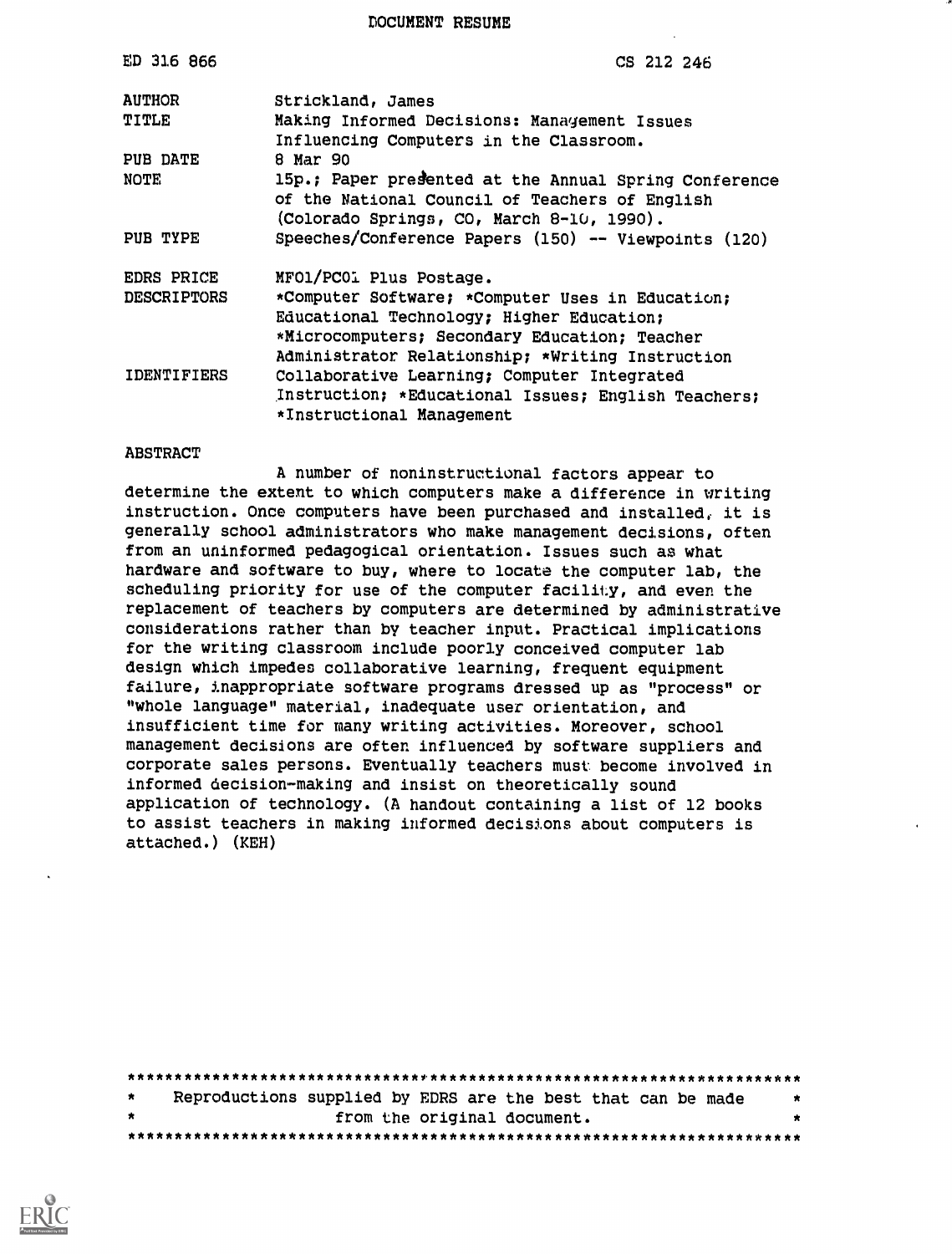$d46$ 

 $\bullet$  $\bullet$ 

 $\mathbf{v}^{\prime}$ 

Making Informed Decisions: Management Issues Influencing Computers in the Classroom

James Strickland

Associate Professor of English Slippery Rock University of Pennsylvania

Paper Presented at the Annual Spring Conference of National Council of Teachers of English Colorado Springs, Colorado

March 8, 1990

# BEST COPY AVAILABLE

"PERMISSION TO REPRODUCE THIS MATERIAL HAS BEEN GRANTED BY<br>James Strickland James

 $2$  TO THE EDUCATIONAL RESOURCES  $\mathbb{C}$ INFORMATION CENTER (ERIC)."

**U.S. DEPARTMENT OF EDUCATION** Office of Fducational Research and Improvement EDUCATIONAL RESOURCES INFORMATION<br>CENI ER (ERIC)

- ' This document has been reproduced as<br>, received from the person or organization originating
- 1' Minor changes have ten made, to Improve reproduction quality
- Points of view or opinions stated in this docu:<br>ment ido, not inecessarily represent official<br>MERL nosition or noticy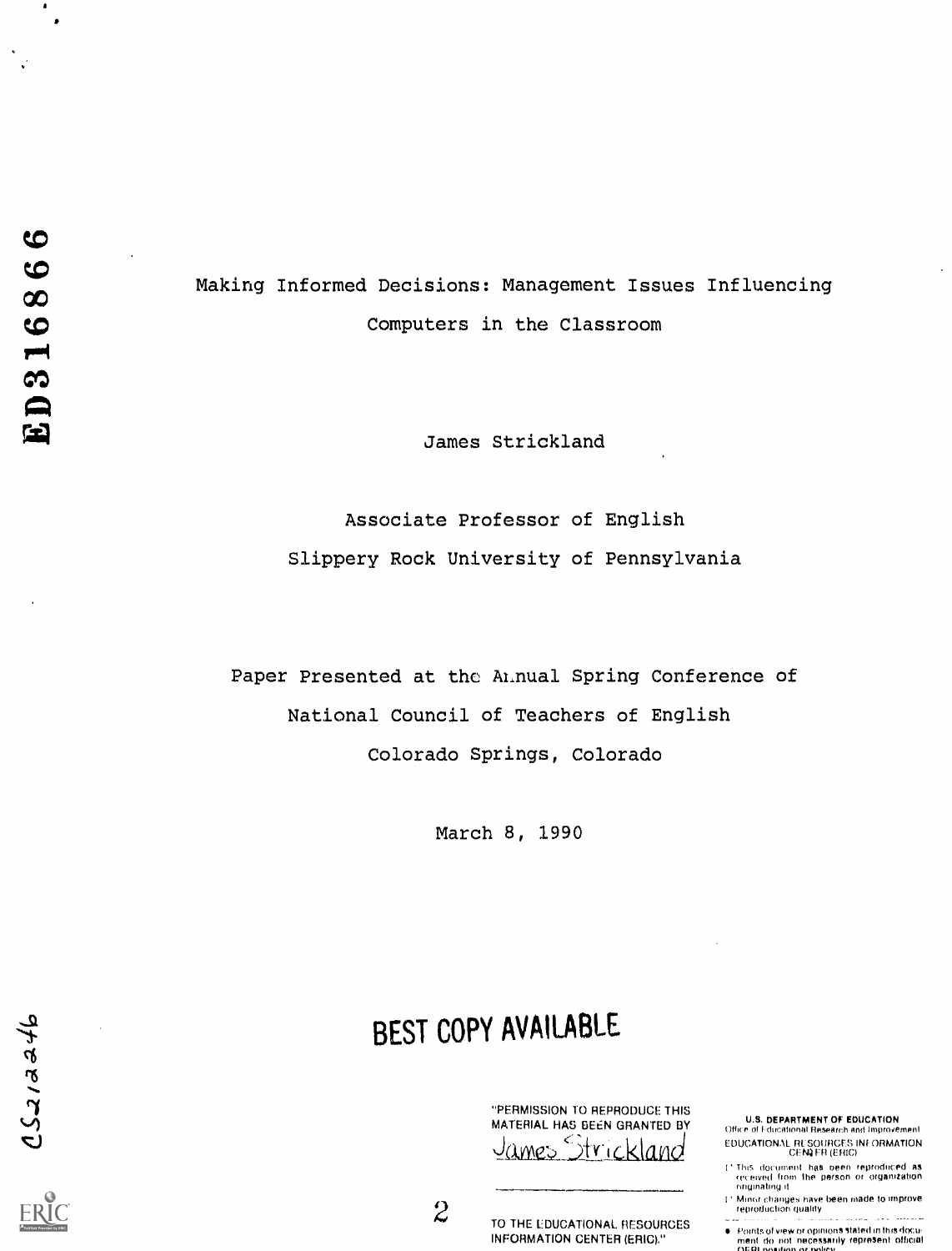# Making Informed Decisions: Management Issues Influencing Computers in the Classroom

## James Strickland Slippery Rock University of Pennsylvania

Whenever teachers gather together and someone mentions the educational impact of computers, everyone seems to have a story about how, at each person's school, decisions about computers in the classroom were made or influenced by someone in administration, someone in another department, or by some outside interest group--parents, community agencies, the federal government--and rarely by the teachers themselves. Why is there .so much interference? Why are people other than teachers making the decisions about the academic use of computers. One answer is that computers necessitate an investment of resources--a new budget line--that classroom programs, especially writing classrooms, never received previously: additional staff are needed (faculty and aides knowledgeable about computers), service contracts must be made, and supplies must be ordered--ribbons, disks, and computer paper (no one has yet suggested that students supply their own track-feed paper). Computers also require software, a major expense to buy or develop. And once a budget exists, people outside of the classrooms make the decisions,

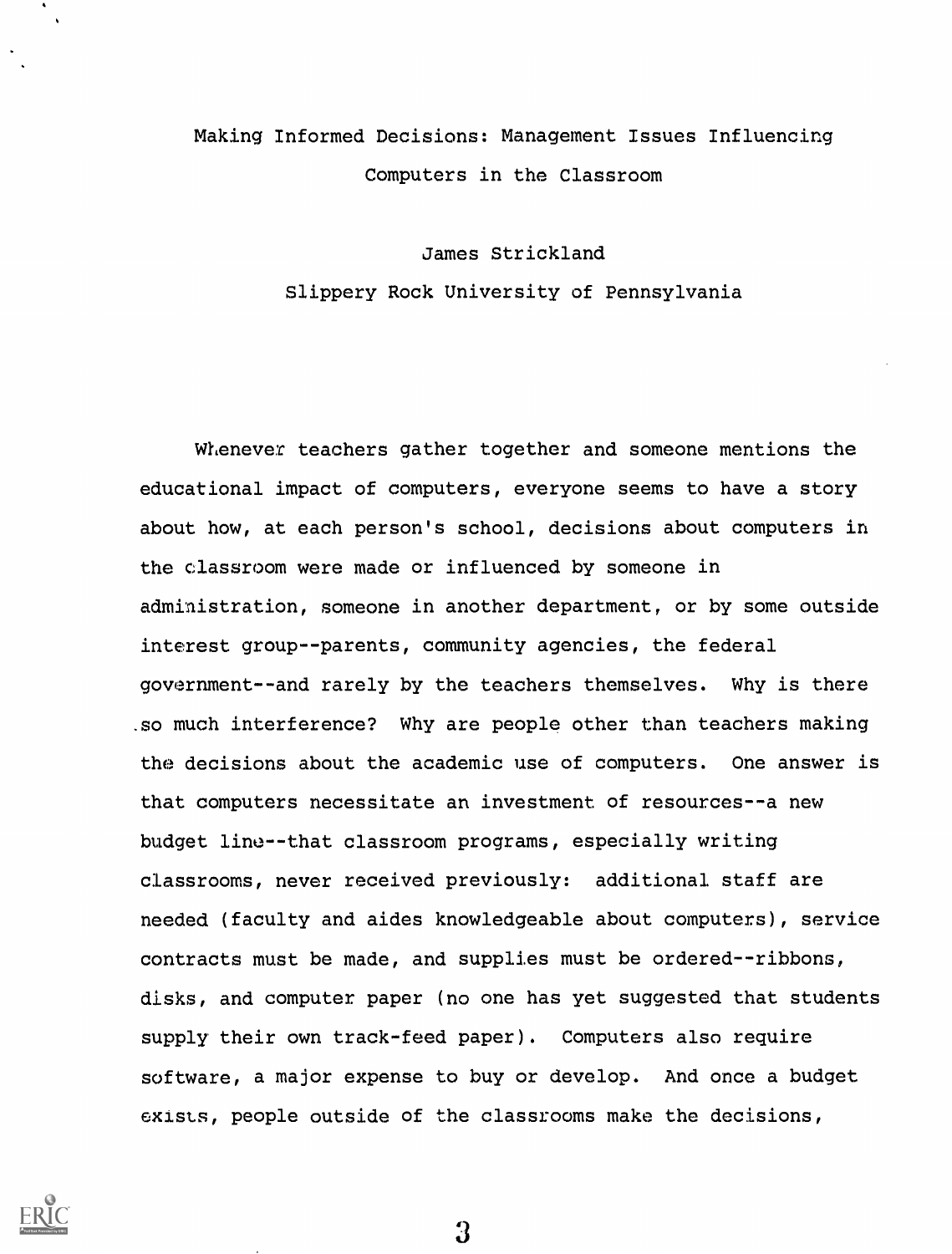people unwilling to trust teachers to make good decisions- management decisions. Andrea Herrmann (1989) notes there is the public pressure for schools to prepare students for the technology of the future. Hermann continues that the ones charged with these preparations are school administrators who have little understanding of the pedagogical applications of computers.

### MANAGEMENT DECISIONS

Administrators enjoy portraying themselves as people at the forefront of education, those who have a vision of the 21st century. Administrators have a vague sense that computers will be important for education in the future, yet they have little understanding of how computers can change a classroom. Once computers have been purchased and installed, administrators make management decisions: what hardware and software to buy, where the computer lab finds its location, the scheduling priority for use of the computer facility, and even the replacement of teachers by computers. But, administrators do not always make these decisions on their own. Frequently, they ask for their teachers' help, and all too often the only ones who suggest what to do are the software suppliers and corporate sales persons.

Administrators make decisions from an uninformed pedagogical orientation. For example, attempting to deal with what they see as a noise/distraction problem, administrators may redesign

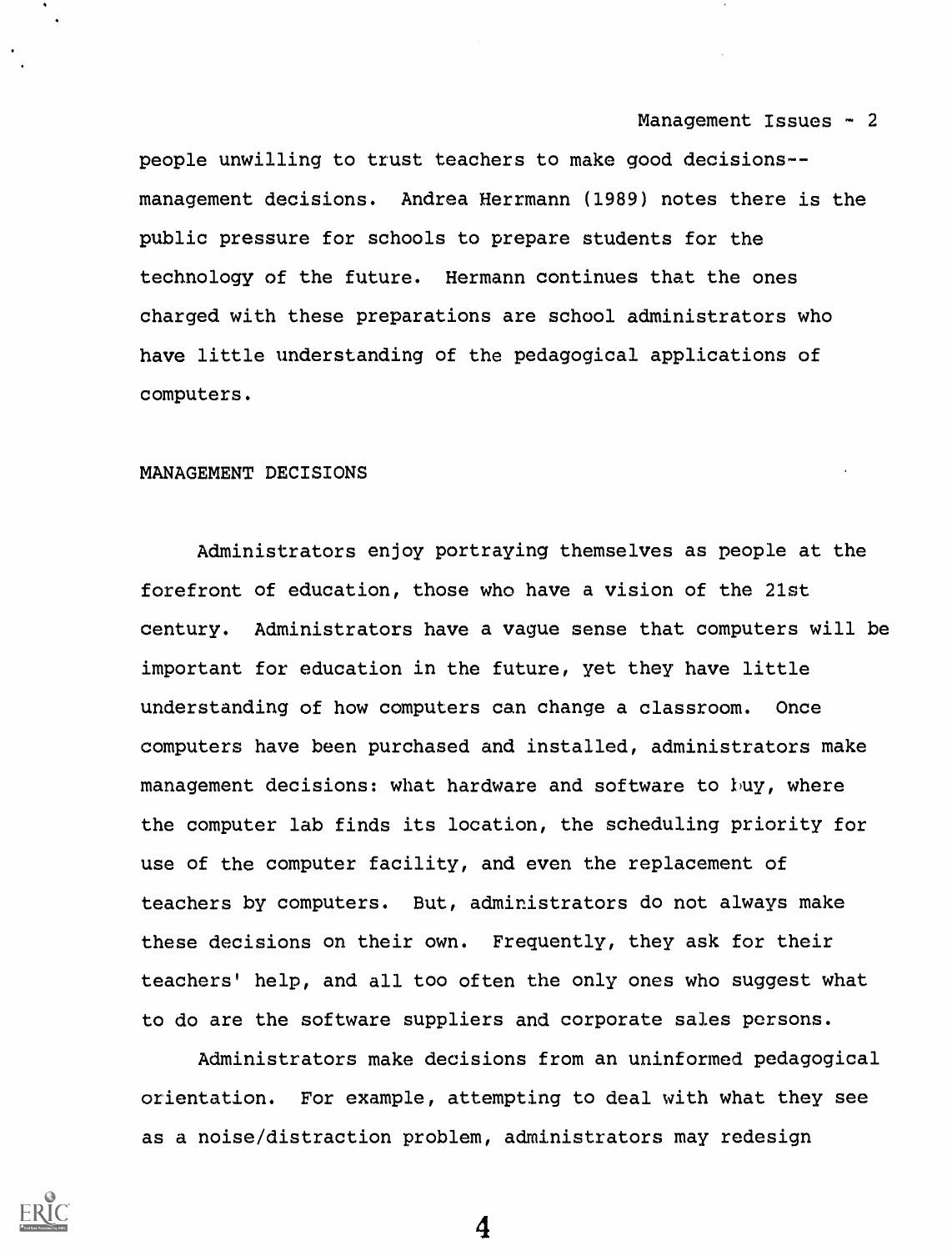computer rooms to isolate writers from each other, and in doing so, may architecturally impede collaborative learning. Our computer lab was designed by managers who were concerned with electrical supply linos and table space. They had no interest in creating a computer room designed for interaction among authors, texts, readers, and teachers (Strickland, 1989).

Administrators control the financial support of computers allocated after the initial purchase. English teachers without the financial support of administrators will find that when the budget allocation is not approved then the plug has been pulled on technological innovation. For example, our computer labs have to function without outside service contracts. The effect of this management decision is that on any given day the computer lab has one to three machines with "out of order" notices and at least one printer is at the shop. Administrators accept this occurance; teachers and students do not, yet they are powerless to change it.

Administrators control the actual scheduling of computer lab use. It is reasonable that computer classtime must be scheduled, but the schedule reveals which classes have priority. Often math and science classes receive priority over writing classes. The schedule determines how much time each class can spend on computer writing activities. In some schools, classes take turns; for example, my daughter Laura, a high school junior, goes to the computer lab for a week each marking period. My college writing classes get one class meeting per week scheduled

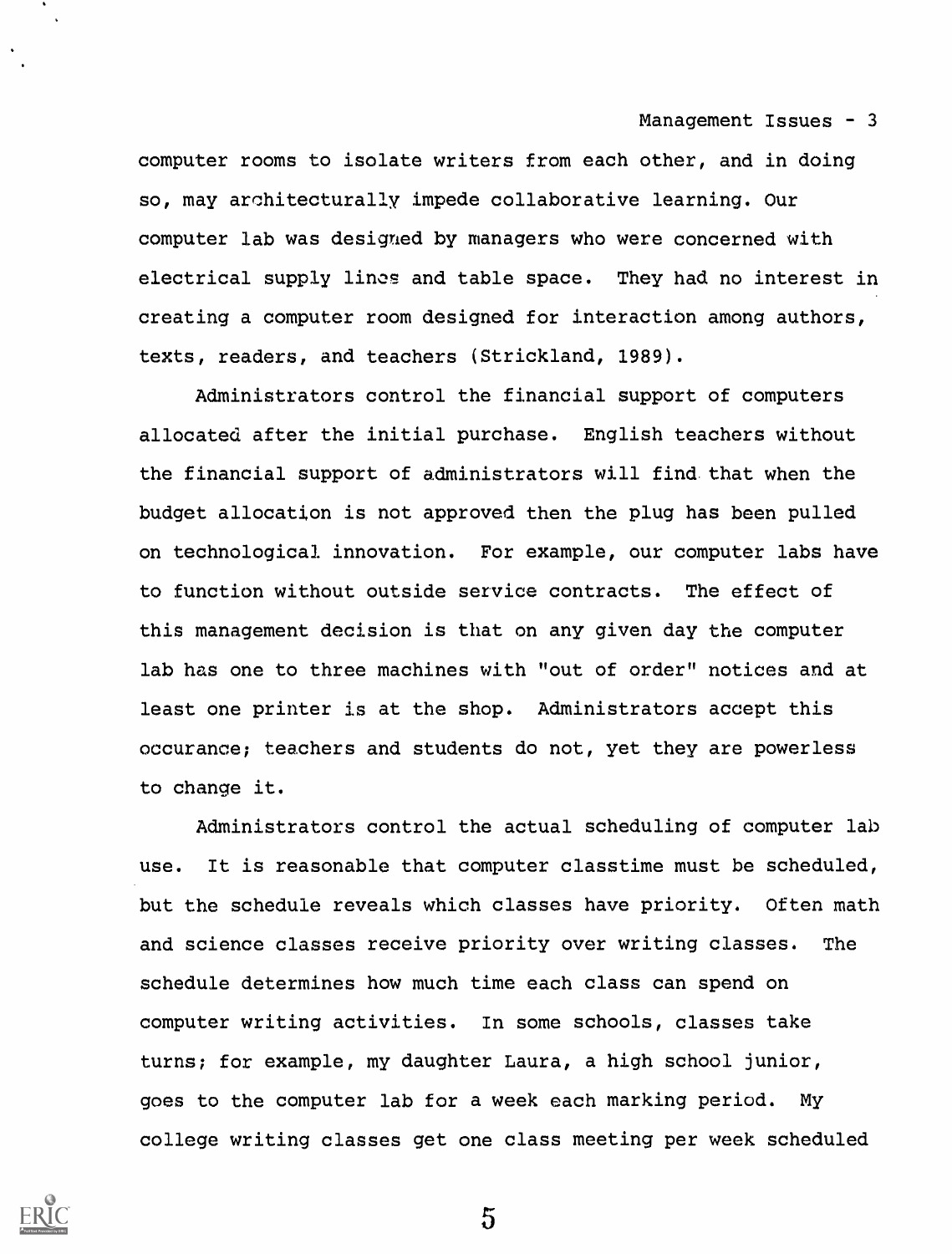in the lab. Considering how little control teachers and students have over the schedule of the computer lab, we might ask to what extent the schedule drives instruction? If I know my class will get the lab the third week, what do I plan? Is a week long enough to do anything? Would it make sense to let a specific class have the computers for longer periods and some not at all? Even that decision determines what classroom activities are possible. As one can see, it is not so much the presence of the computer, but decisions about computers--management decisions about financial support and scheduling concerns--that cause a focus on the written product and a fragmentation of the writing process. Recently, a graduate student in my seminar on "Teaching Writing with Computers" received a part-time position at a local community college, one with a computer lab. She found, however, that she would have to petition to use the room, as it was designated for business students and the software was available only for limited use.

Some administrators are trying. At one local high school, the administration made a commitment to equip a lab with 25 computers configured in a local area network and gave two faculty members release time to direct the lab. However, the teachers had no idea what to do with the computers. A few brave souls sent their students to type their papers with a word processing program. The teachers finally asked the administration for an inservice day devoted to writing activities for the computer. In this case, the management decision, influenced by classroom

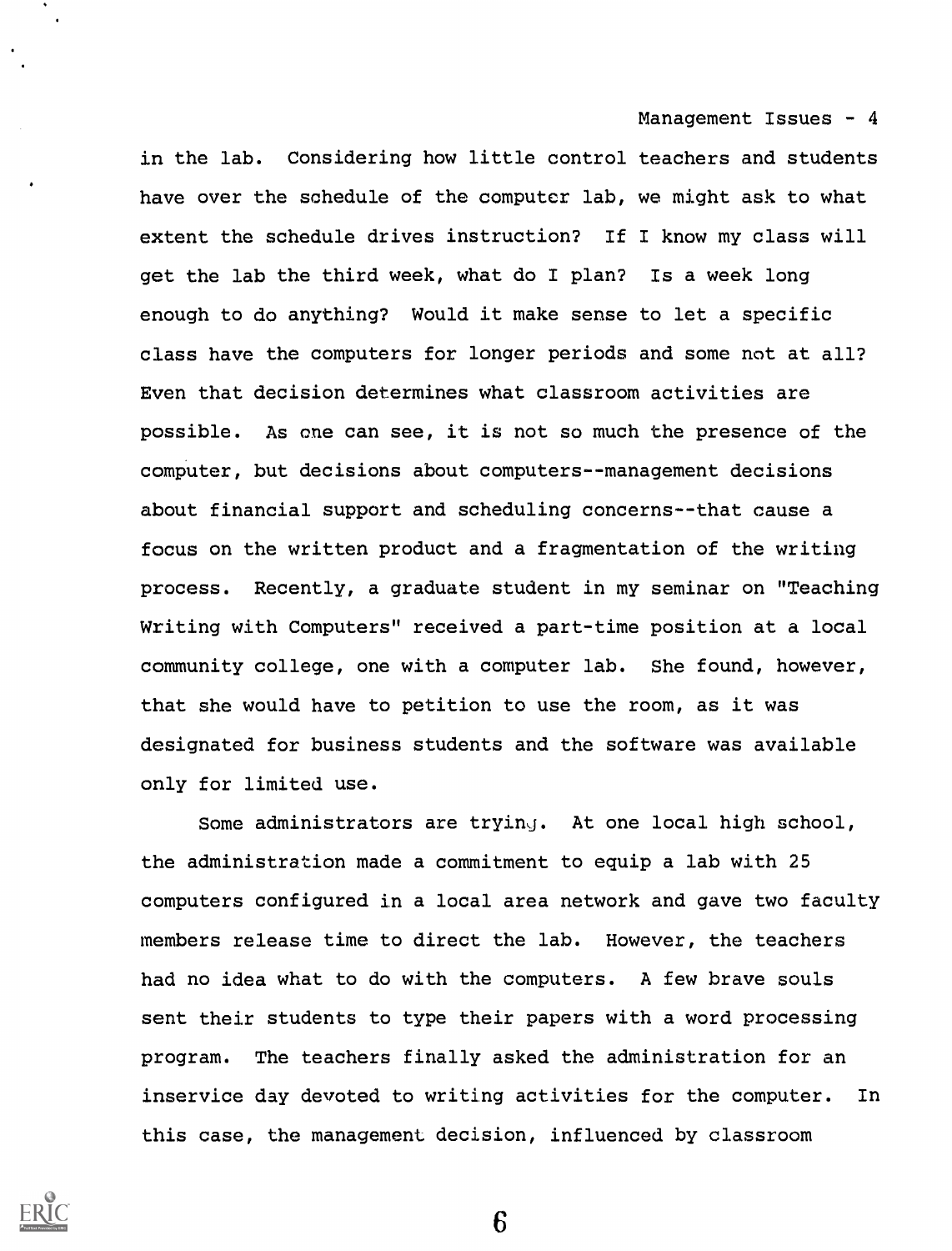teachers, fostered informed use of computers. More administrators are going to have to anticipate the need for teacher training in the use of computers and software and follow up one day inservice programs with frequent workshops.

### SOFTWARE CORPORATIONS

Management decisions are influenced by software corporations. Corporations control the instructional use of computers, because they control what is on the market, selling inappropriate software to unwary teachers, producing drill/skill software dressed up as "process" or "whole language" material, pricing better software beyond the means of departments, faculty, and students, continuing policies that limit the return of software once it is purchased. Corporations also control software price, site licenses, software demonstrations, support services (not required of textbooks), presentations at professional conferences, and the marketing of educational versions of software (an oxymoron if ever there was one--crippled versions would be more appropriate). Corporations lend support for computers in programs such as writing, but, if we look at some of the metaphors for learning, we discover what corporations consider the goals of education: training, quality control, productivity, accountability, classroom management, time on task, efficiency, performance--all of them business metaphors. Some, including Michael Apple (1989), object that the curriculum

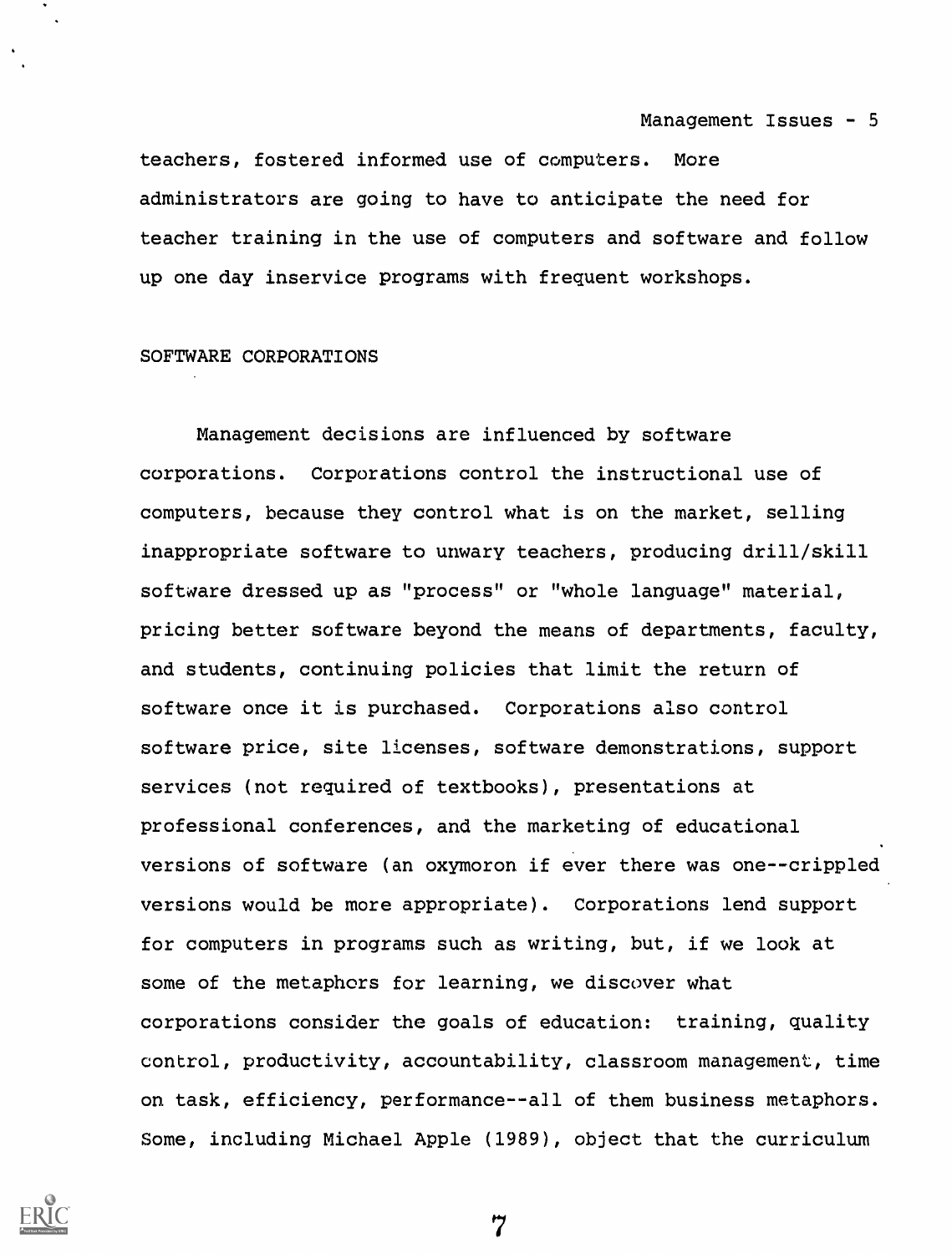is being usurped by software developers, despite advertising claims that their software has been developed with the "help" of "active teachers." Frank Smith (1988) warns, their educational theory would have a computer "used as a mechanical taskmaster to drill or test . . . according to someone else's prescription . . . presenting the most trivial, decontextualized, and fragmented drills in endless variation" (p. 83). Allowing the curriculum to be controlled by the software developers could prove to be the undoing of education and the computer could prove to be the Trojan horse.

Frank Smith (1988) asks ". . . who will make the decisions that determine how children learn, teachers working directly and collaboratively with children, or 'programmers' pulling the strings from the outside?" (p. 91). As long as we let them, computer corporations will continue to offer unsatisfactory software--endorsed by those who should know better. A friend of mine is creating on-line handbooks for publishing companies, not because he believes in their value but because the corporations are paying well. He reasons that if he did not produce them, the publishers would get someone else to do it. Richard Ohmann (1985) warns, "There are now [in 1985] about 500,000 computers in American schools, many of them gifts or nearly so from the manufacturers and other companies. The motives for such generosity are not hard to imagine." He continues, "Most likely, the technology of classroom computers--especially software--will serve [the] purposes [of monopoly capitalism)" (p. 685). Major

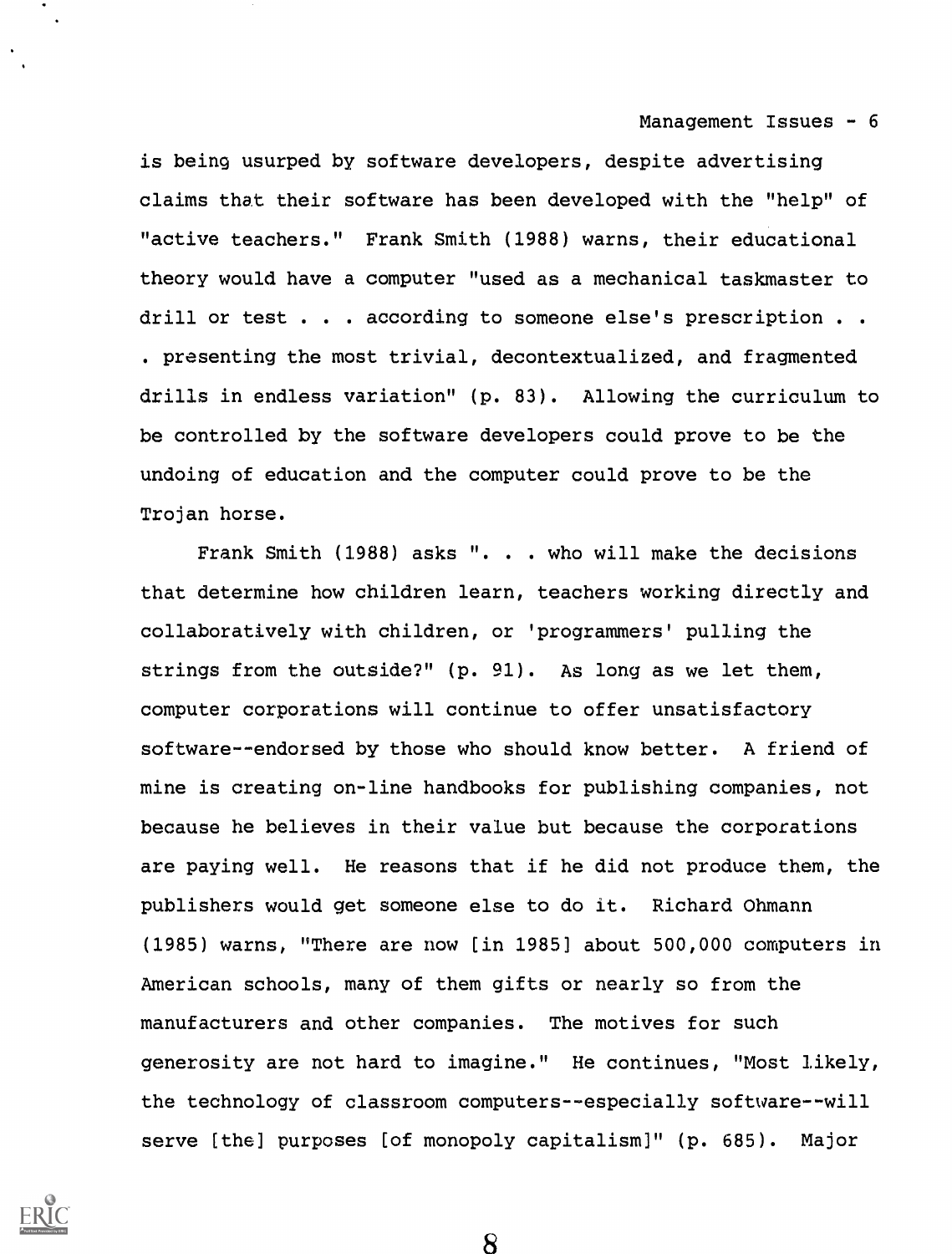computer corporations, in highly publicized campaigns supporting partnerships between business and education, offer attractive software--full-featured packages that shout "writing & learning" and "reading & learning"--to large school districts, who are required only to purchase the necessary hardware, a purchase occasionally funded by another agency such as the federal government or even a supermarket chain, exchanging grocery receipts for computers. Under pressure to demonstrate technological innovation, schools and teachers will have a difficult time staying aware of the implications of accepting such support.

Nevertheless, educators should question the motives of outside sources to fund and the implications of accepting contributions of software, hardware or combinations thereof. Is accepting outside support shrewd business or a conflict of interest? Presently, most would answer, it depends upon the educational quality of the software. Remember though that much of the software on the market is impressive in its ability to calculate, offer branching alternatives, and present eye-catching graphics, but disappointing in its content -- phonic:, for elementary school<sup> $\circ$ </sup> and five-paragraph essays for older students.

"Computers are a commodity," Ohmann (1985) continues, "for which a mass market is being created in quite conventional ways" (p.684). Decisions about using the technology to support literacy--choices made by teachers--are constrained by decisions about using the technology to create consumers--choices made by

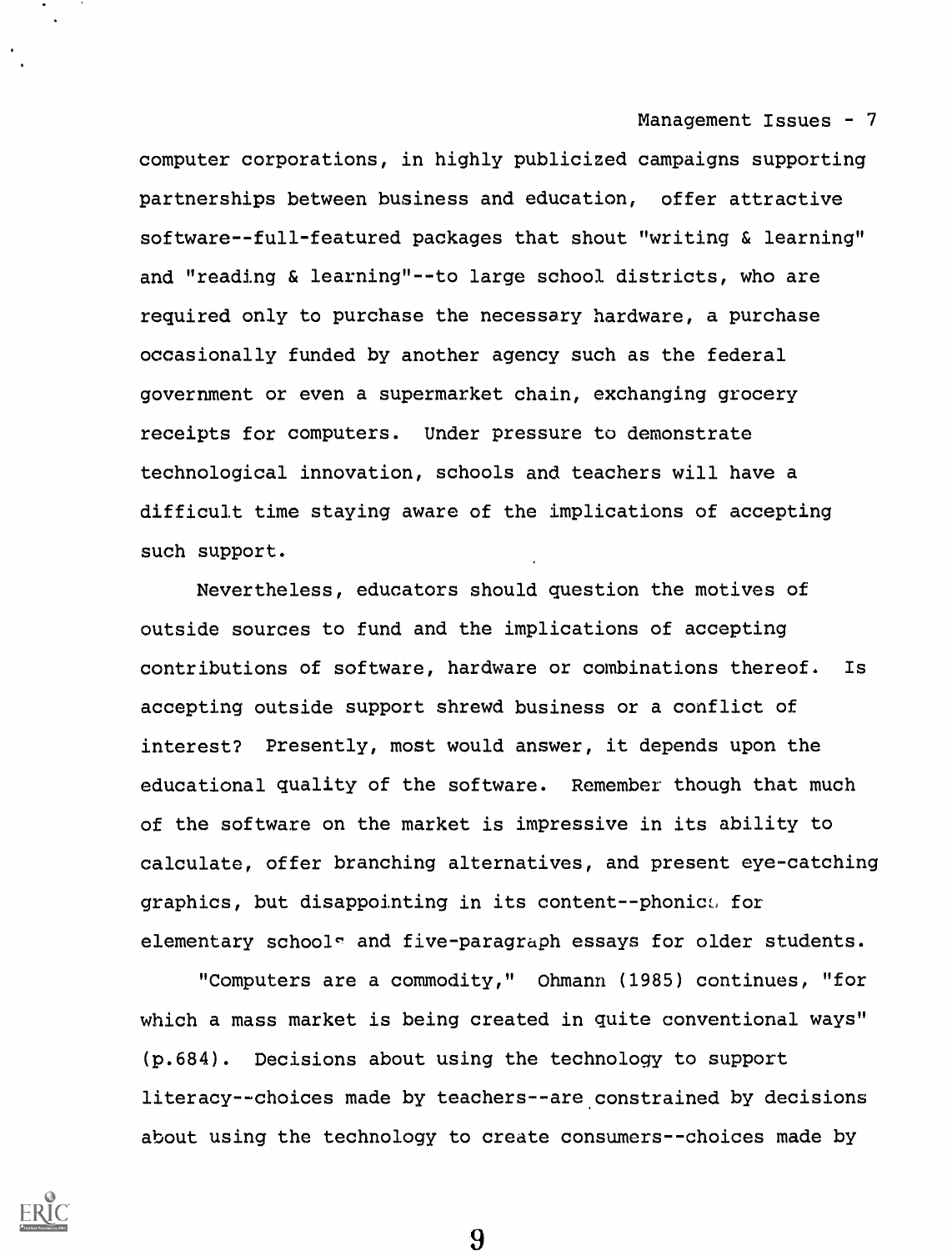the corporate power structure.

Still, it is difficult to have writing programs without software. One consequence is that teachers are forced to choose between bad software and writing their own. Even those of us who have the technical expertise to develop software find others making the decisions by controlling ownership of the software. The management of some institutions feels justified to claim that software authored by their faculty, using their machines, designed for use by their students, is their property. Sale and distribution of the software, locally or nationally, often is prohibited unless the royalties are surrendered to the institution. It matters little that faculty who write software are usually given no release time to support their work and no money through institutional grants or future financial rewards, such as promotion and sabbaticals. This management decision has a powerful inhibiting effect upon the development of theoretically-informed software for computers in writing programs.

#### CONCLUSION

Computers have and will continue to have a place in our classrooms, yet we must be aware of factors which, through noninstructional in nature, determine the extent to which computers make a difference in instruction.

Teachers are under pressure to conform to whatever choices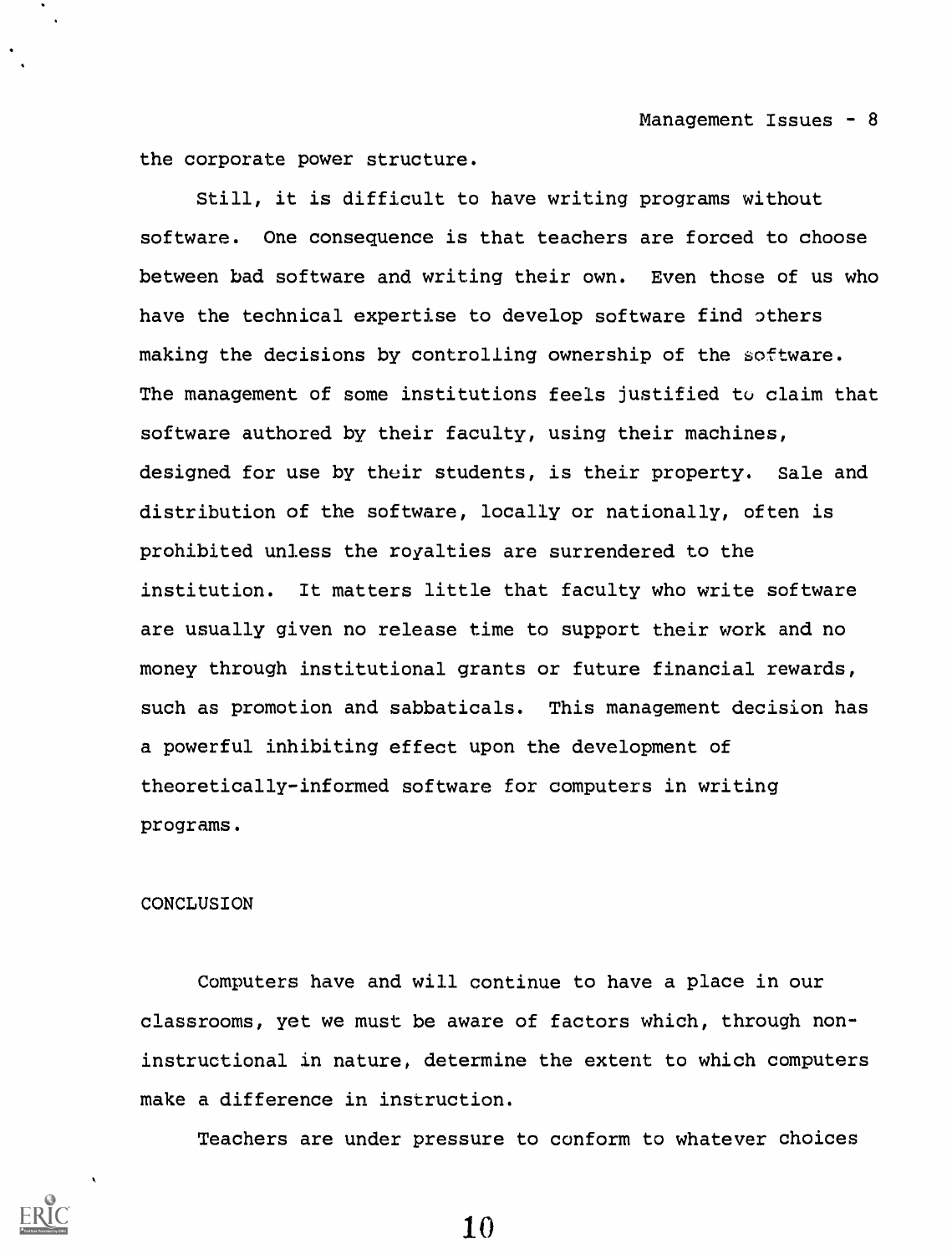have been made--the extent to which commitments have been made to computers in the writing classrooms; what machines are used (IBM, Mac, or Apple environments); and what software is adopted. Deborah Holdstein and Tim Redman (1985) caution that results in the computer classroom may be influenced by factors outside the teacher's control, such as the choice of an awkward wordprocessing program. Andrea Herrmann (1989) continues, "Decisions are costly; mistakes are expensive and usually have long-lasting consequences" (p. 118). Thus, the ones who should be making the decisions are those who understand best what it is computers can do and cannot do. Teachers must be the ones who insist that theoretically sound applications of the technology are made. Otherwise they will have to live with requirements made by others who decide that technology's purpose is to help students return to the basics, promoting familiar activities such as the .use of computerized handbooks, workbooks, and part-to-whole reading/writing software. Teachers have the responsibility to find out what is and is not possible, so that when managers make their decisions about the new technology, they are made according to the specifications of teachers, informed by the writing process theories of Don Murray, Ken Macrorie, Peter Elbow and Roger Garrison and the reading process theories of Ken Goodman and Frank Smith.

The value of the computer will be measured according to the degree that we take responsibility for our administrators making informed decisions. As Ohmann (1985) says, "The technology is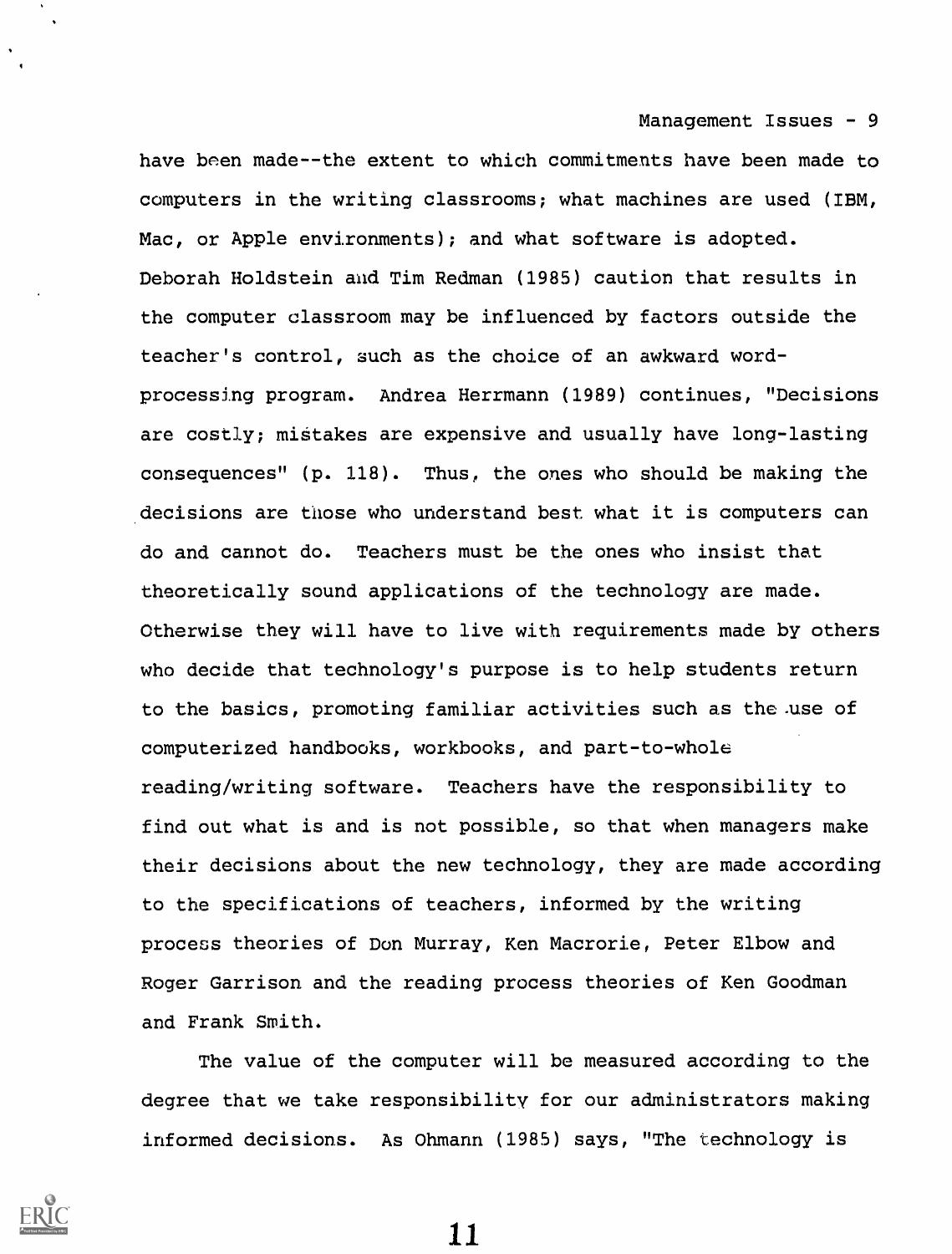malleable; it does have liberatory potential. Especially in education, we have something to say about whether that potential is realized. But its fate is not a technological question; it is a political one" (p. 685).

\* handout attached: A Dozen Books to Help Make Informed Decisions about Writing with Computers

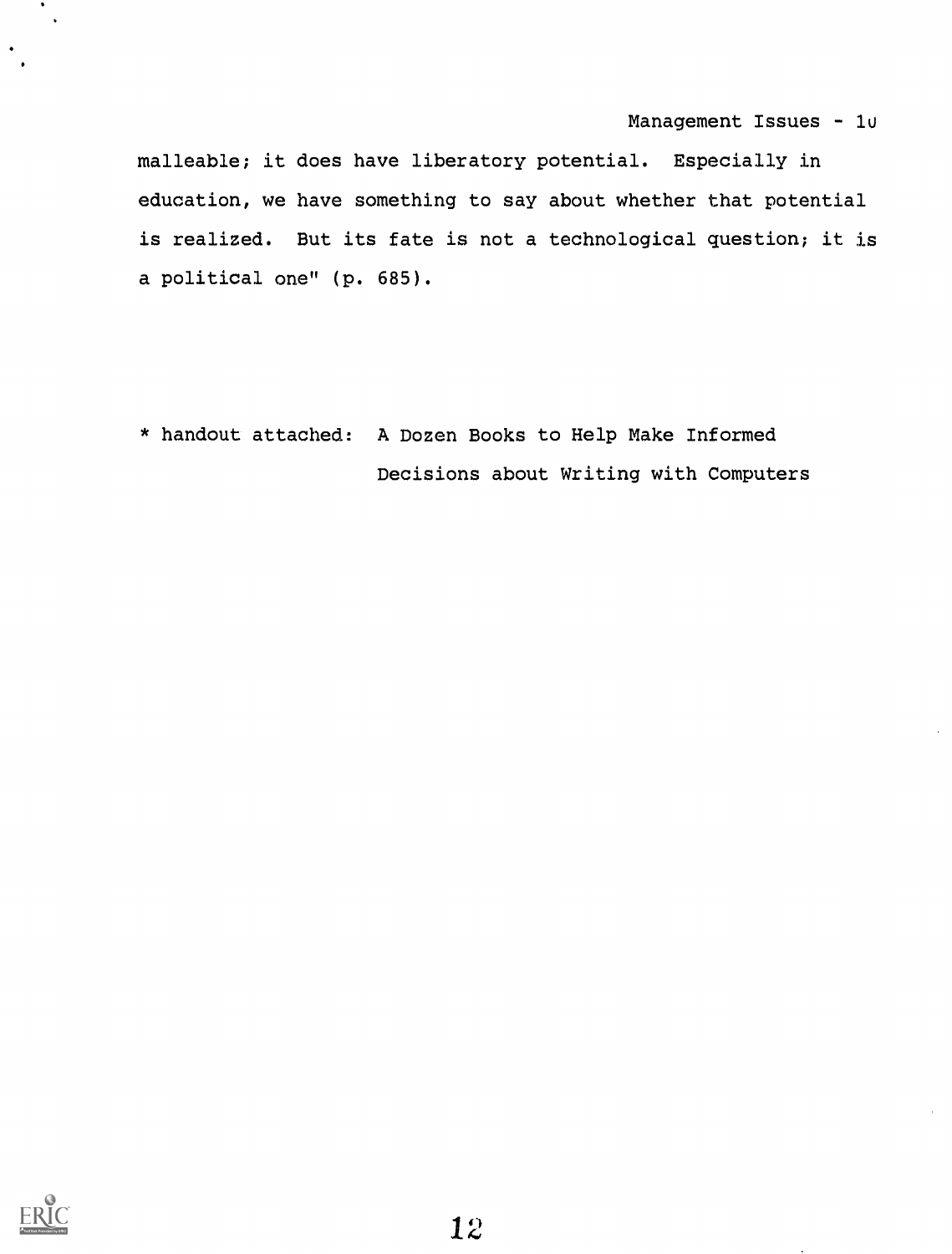#### WORKS CITED

- Apple, M. W. (1989). Teaching and technology. In L. Weis, P. G. Altbach, G. P. Kelly, H. G. Petrie, & S. Slaughter. Crises in teaching: Perspectives on current reforms (pp. 227-251). Albany, NY: SUNY Press.
- Herrmann, A. (1989). Computers in public schools: Are we being realistic? In G. E. Hawisher & C. L. Selfe (Eds.), Critical erspectives on computers and composition instruction (pp. 109-125). New York: Teachers'College Press.
- Holdstein, D. H. & Redman, T. (1985). Empirical research in word-processing: Expectations vs. experience. Computers and Composition, 3(1), 43-55.
- Ohmann, R. (1985). Literacy, technology, and monopoly capital. College English, 47, 675-689.
- Smith, F. (1988). Joining the literacy club: Further essays into education. Portsmouth, NH: Heinemann.
- Strickland, J. (1989, March). Computers and pedagogy: Changes in the classroom. Paper presented at annual Conference on College Composition and Communication, Seattle, WA.

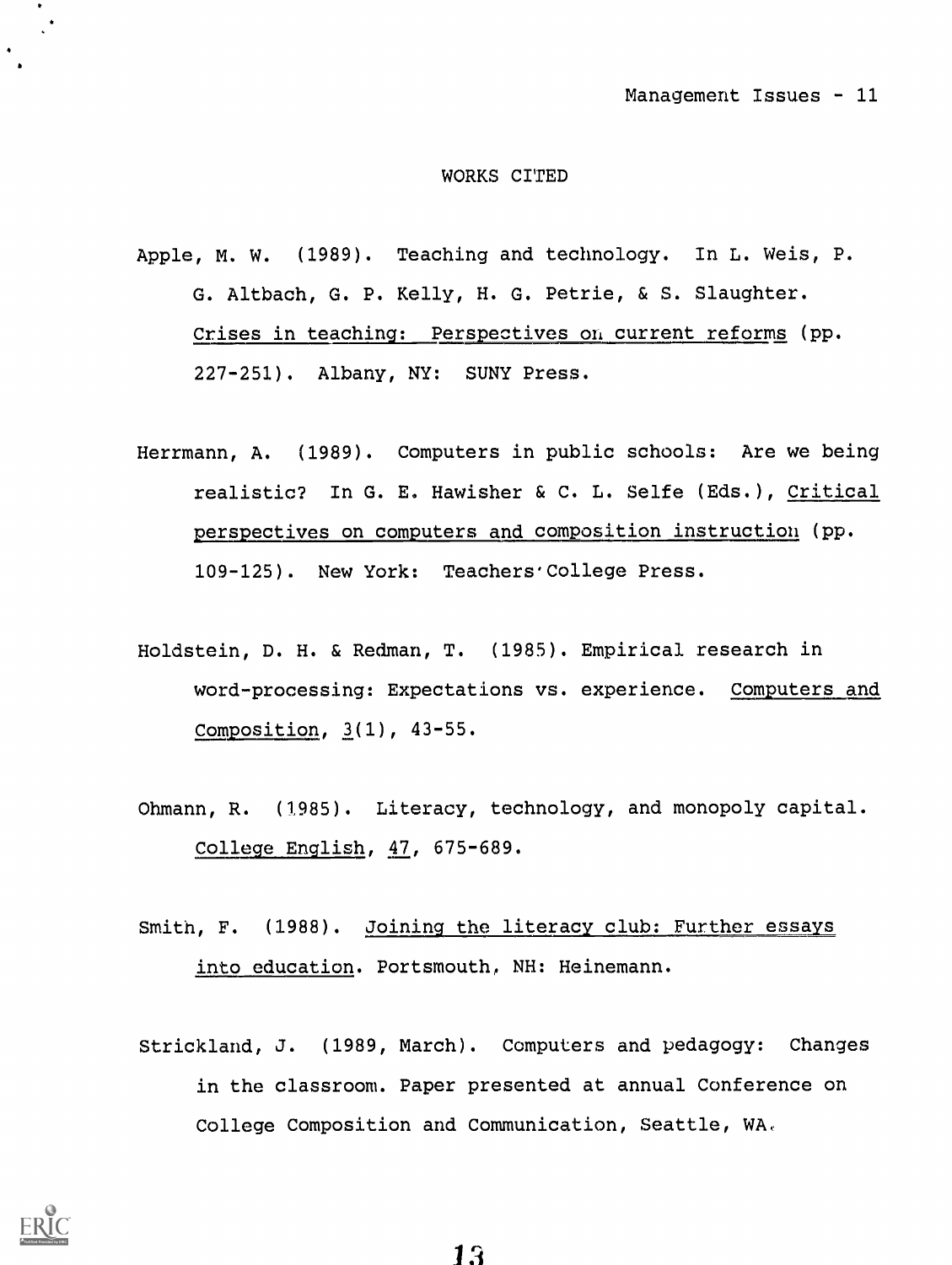# A DOZEN BOOKS TO HELP MAKE INFORMED DECISIONS ABOUT WRITING WITH COMPUTERS

Professiona.

- Collins, J.L., & E.A. Sommers. (1985). Writing on-line: Using computers in the teaching-of writing. Portsmouth, NH: Boynton/Cook Publishers, Inc.
- Daiute, C. (1985). Writing & computers. Addison-Wesley Publishing Company.
- Gerrard, L. (1987). Writing at century's end: Essays on computer- assisted composition. New York: Random House.
- Rodrigues, D., & R.J. Rodrigues. (1986). Teaching writing with a word processor, grades 7-13. Urbana: NCTE.
- Selfe, C.L. (1989). Creating a computer-supported writing facility: A blueprint for action. Houghton, MI: Computers and Composition, Michigan Technology University.
- Selfe, C.L., D. Rodrigues, & W.R. Oates. (1989). Computers in english and the language arts. Urbana: NCTE.